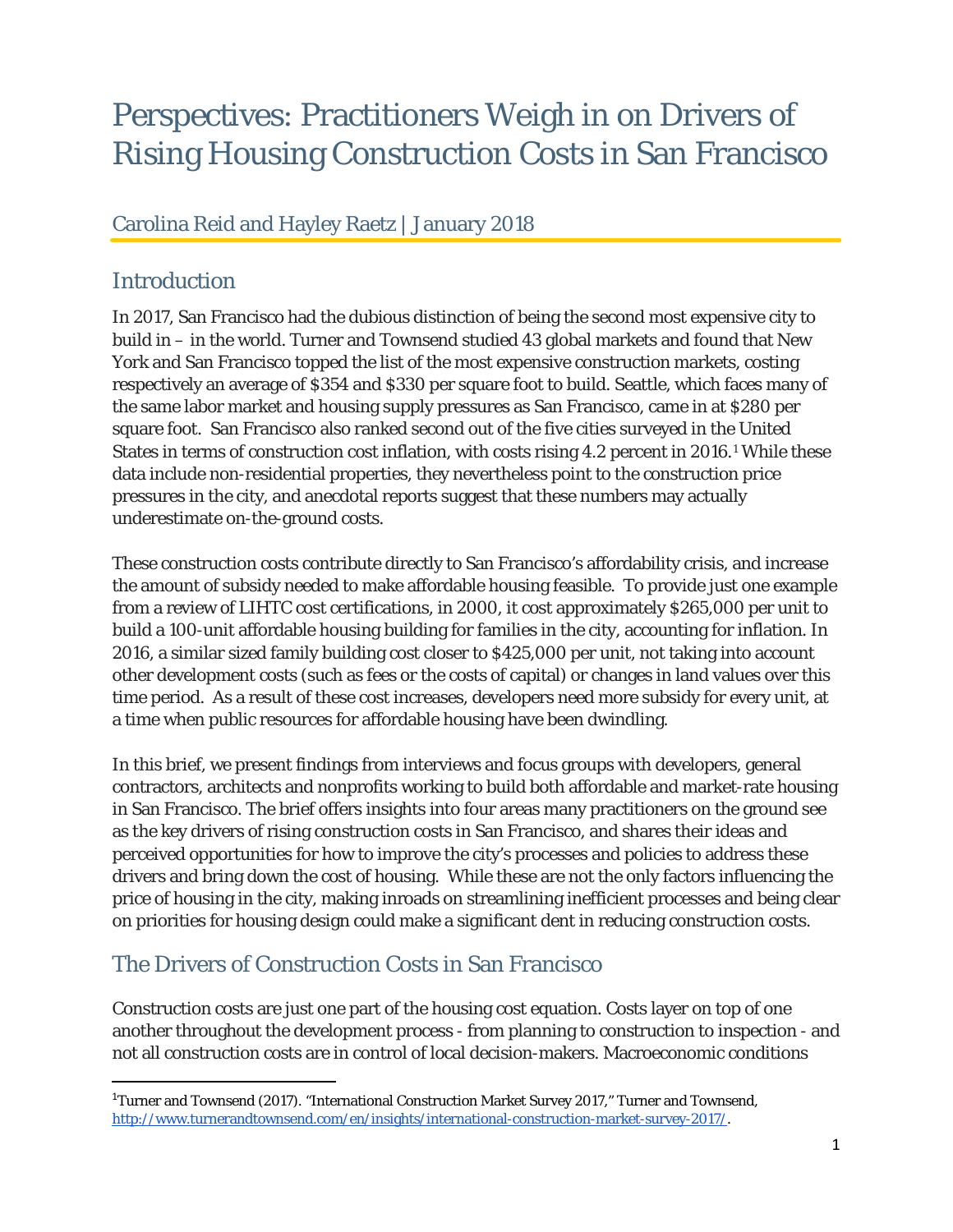(including the cost of capital), labor market cycles and lack of skilled subcontractors, and trade policies (that influence the price of materials) all influence the cost of building.

But construction costs in San Francisco are also driven by local decisions and processes that *are* within the control of city agencies. Interviews and focus groups identified four local drivers of rising construction costs: city permitting processes, design and building code requirements, workforce regulations and ordinances, procurement (small and local business) requirements, and environmental regulations. Each of these is presented in more detail below, along with recommendations and potential ways to address these drivers from the perspective of practitioners on the ground.

# Lengthy + Complex City Processes

There was only one factor on which all interviewees and focus group participants agreed: the most significant and pointless factor driving up construction costs was the length of time it takes for a project to get through the city permitting and development processes. While focus group participants acknowledged that city agencies—such as the planning department—have been chronically understaffed (leading to capacity constraints), they also highlighted significant process hurdles that contribute little to public welfare, but that nevertheless drive up the costs of development.

One specific challenge developers face is revisions to the building codes or plans throughout the permitting and design process. Focus group participants noted that "additional hoops and requirements seem to pop up at various stages in the process" and that projects are subject to "re-interpretation of the codes throughout the permitting process." One participant recounted that they were asked to implement a change in the required door size between the design and build out stages of a project. Participants also reported that building inspections are not standardized, and that "who you get" influences the outcomes. "Standards aren't clear, there's an arbitrariness to what happens. You think you're on the finish line and then you find out there's one more permit." In addition, participations reported that the process happens in fits and starts, ranging from having several demands at the same time to waiting long periods for responses.

Another challenge is the frequency of appeals on projects, including affordable or workforce housing units. In San Francisco, every permit is appealable; since very few large-scale projects match the city's existing building and planning codes, this translates into numerous opportunities for appeals and contributes to delays in the entitlement process. Focus group participants noted that a large percent of appeals are eventually denied, meaning that the time spent on the appeal does not typically produce different outcomes other than increasing the time and cost in pre-construction. "There's no benefit to the public – the need to get 'exceptions' approved just adds costs."

Interviewees and focus group participants also pointed to the lack of coordination across city agencies such as Planning, the Mayor's Office on Disability, the Department of Public Works, Bureau of Streets and Sidewalks, the San Francisco Public Utilities Commission (SFPUC) and PG&E. Affordable housing developments can run into even greater process hurdles, because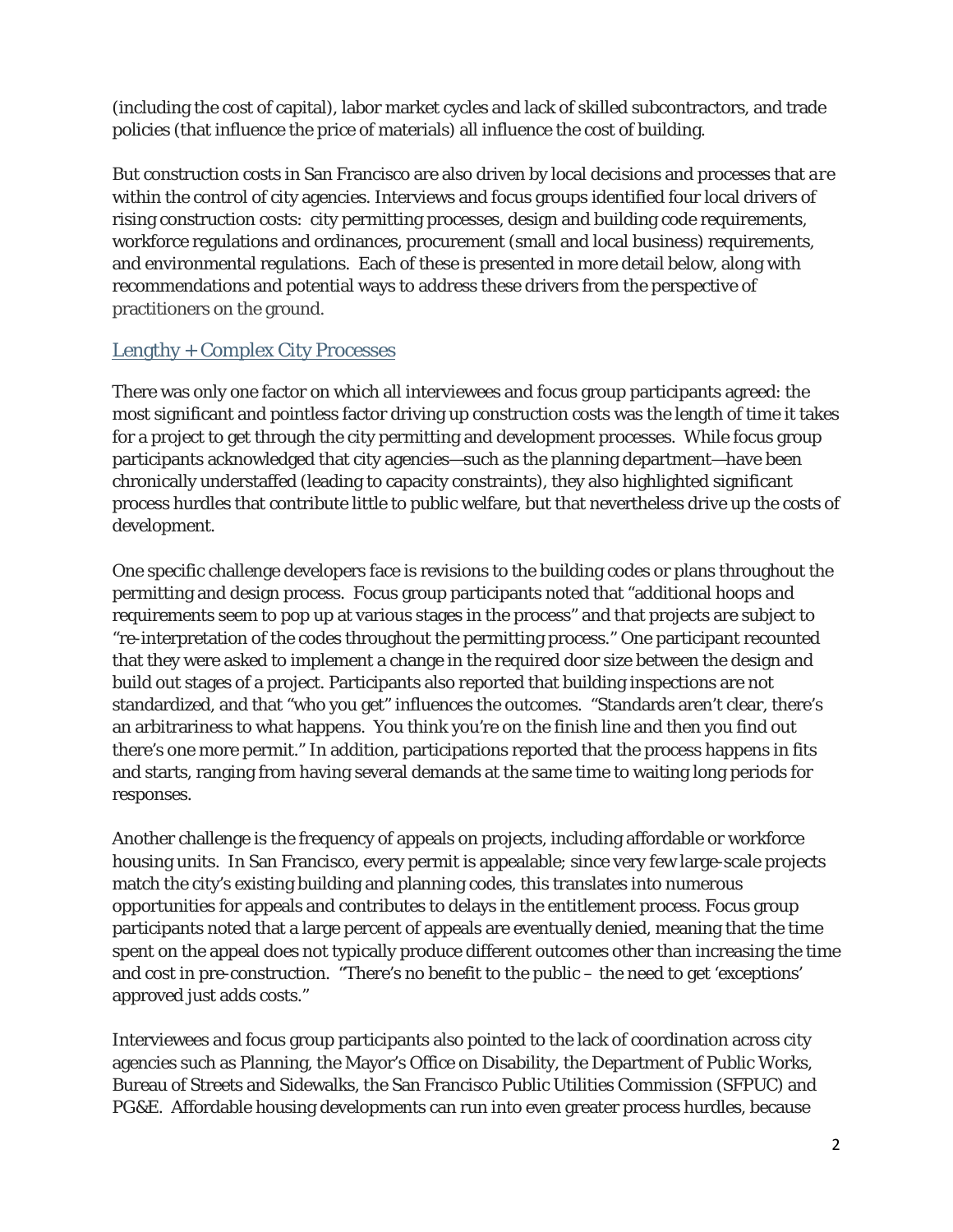there are more city agencies and departments involved, including the Mayor's Office of Housing and Community Development (MOHCD) and the Office of Community Investment and Infrastructure (OCII). In addition, on affordable projects, the coordination between the SFPUC and PG&E in the provision of electrical service to sites whose land is City owned and ground leased (making them "municipal projects" and subject to public power provision) was highlighted as particularly problematic.

Many large developers hire private "expediters" to move permits through the various levels of government. Coordination between general contractors and architects in the pre-construction phases can also fall short. Construction drawings may miss key features—such as the wiring for a timer or switch required by the Mayor's Office on Disability—which can lead to change orders down the road. While there was some debate as to whether the communication problem was on the architecture or contractor side, it was clear that the pre-construction phase of housing development leaves room for communication and process improvements to improve and standardize workflow. The lack of coordination at all levels contributes to uncertainties in the scope of work and timing, which in turn leads subcontractors to put in an escalation clause and/or add in contingency costs so that they aren't setting the Guaranteed Maximum Price (GMP) budget too low.

Unlike other cost drivers that promote public benefits (such as energy conservation), permitting and processing delays, or even small design changes, rarely improve the overall project or its benefits to residents. "We may not be able to do anything about the cost of concrete, but when every person in the city feels empowered to make small changes in the middle of development, it creates time delays that impose not only construction costs (e.g., new materials), but also the cost of money, the cost of people's time, the architects that need to redesign the plans."

### *Recommendations*

Participants in the research overwhelmingly agreed that streamlining the permitting process has the greatest potential to reduce construction costs. This is hardly news: as the late Mayor Lee noted, "We have thrown up obstacle after obstacle to the creation of new housing in our City and failed to meet the demands of our growing workforce. [...] The time for excuses, delays and bureaucracy is over. [...] We must work on reducing entitlement times and ensure that building permits, subdivision maps and other post-entitlement permits are issued swiftly."[2](#page-2-0) Creating "greater certainty" about when a project would be ready to break ground was highlighted as the single biggest factor in developers' ability to contain costs. While participants agreed that regulations and building codes matter in overall costs, "streamlining the process is likely to be more effective than trying to pick off these thousand cuts one by one."

One recommendation to address the complexity of permitting and approvals was to have the city assign "Project Managers" within the Planning Department to help shepherd projects through the approvals process. While some developers hire private 'expediters,' having this function embedded within the city would reduce costs, as well as build the city's capacity to work across

<span id="page-2-0"></span> <sup>2</sup> Adam Brinklow (2017). "Mayor Lee orders San Francisco to build 5,000 new homes annually," Curbed: San Francisco, available online at https://sf.curbed.com/2017/9/28/16378590/el-lee-housing-san-francisco.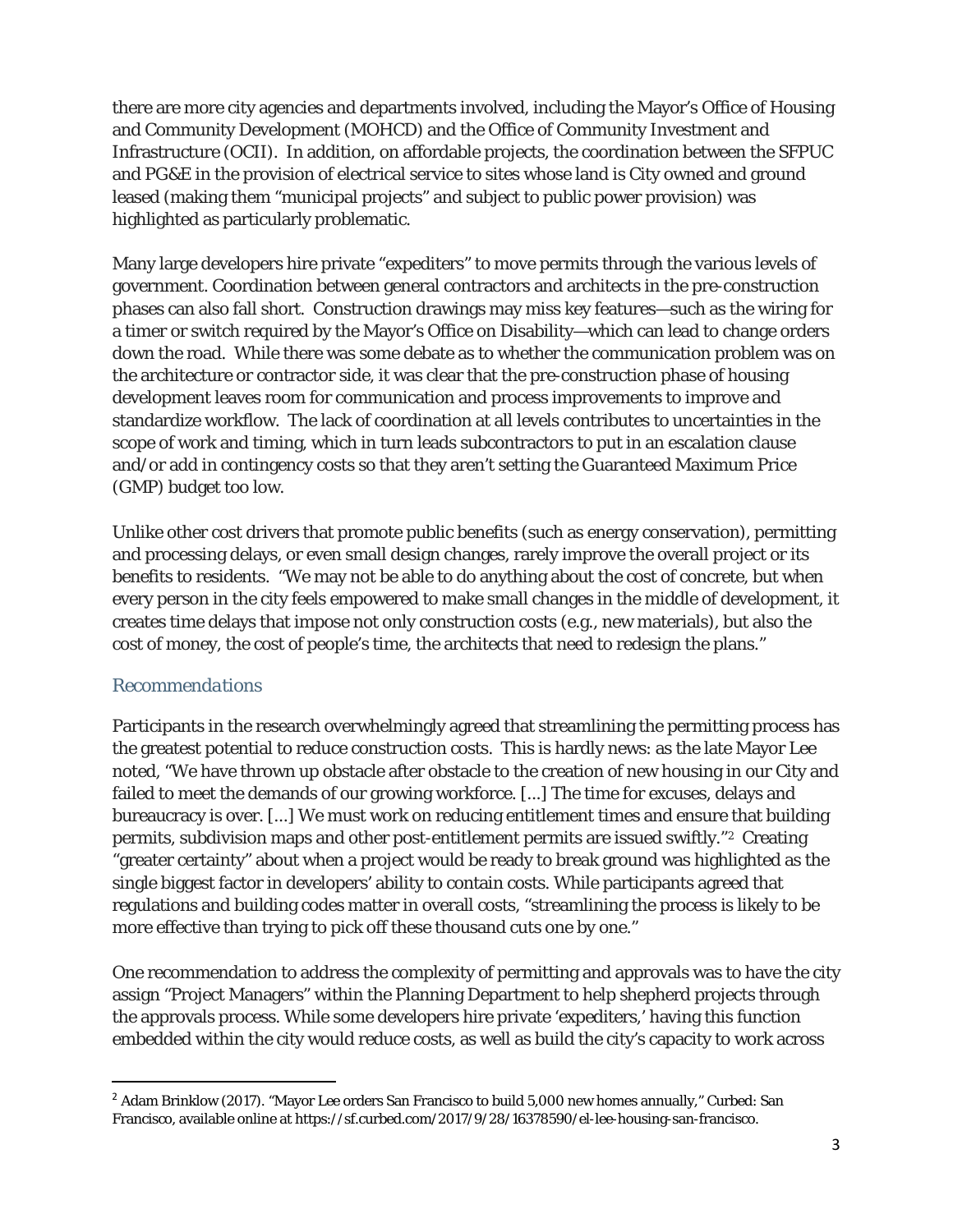departments in expediting housing construction. As one respondent noted, "I think this type of function would let the city see where it could streamline or work together better – it would improve processes over the long-term." These project managers could also help the city to prioritize projects with higher density or more affordable units, ensuring that the projects with the potential to make the biggest impact on expanding the supply of affordable housing move through the permitting process faster. These project managers could also be tasked to ensure standardization in inspections, and make sure that city guidance was consistent over time.

A second recommendation was that the city review its building codes and remove criteria that are often "automatic waivers"—such as rear yard setbacks—until a neighbor decides to file an appeal. As one respondent noted, "Taking out elements of the code that don't work and not making them "exceptions" that need an additional step of review would do a lot to streamline the process." In addition, to the extent possible, it was expressed that the city should work to minimize new interpretations of the building code during the development process. While this is not always possible (for example, sometimes the plan being reviewed is incomplete, leading to changes down the road), ensuring more consistency in the interpretation of codes and requirements would help developers lower their costs and cut the development timeline.

Third, practitioners were in large part supportive of expanding "by-right" designations that minimize the potential for appeals on projects that include affordable and/or workforce component. By-right projects require only an administrative review to ensure they are consistent with existing general plan and zoning rules, as well as meet standards for building quality, health, and safety. While the recent state housing package was mentioned as providing some remedies to inefficient entitlement processes, respondents also noted that the laws may not "go far enough" and that there is an opportunity for San Francisco to be proactive in designating priority projects as by-right given the housing affordability crisis. Because this change requires a City Charter amendment, and therefore a popular vote, housing advocates have placed an affordable housing "by-right" measure on the 2018 ballot.

### Building Codes and Design Requirements

A second theme emerging from this research was that San Francisco's design requirements greatly add to the cost of construction, and that this was especially problematic for affordable housing. While market-rate units are priced to reflect higher design standards (and ostensibly are responding to consumer demand), for affordable housing, design standards are set by the city and are completely paid for by public subsidies. Design requirements govern everything from the exterior of the building down to the color of the back-lighting of the elevator buttons.

These design requirements are often developed with good intentions. As one focus group participant noted, "The city wants the buildings it invests in to be notable, and to change the image of affordable housing." Beautifully designed affordable housing can help to reduce NIMBY opposition as well as reduce stigma and improve the quality of life for residents.

However, these design specifications have a direct impact on construction costs. For affordable projects, this can lead to a tradeoff between design elements and the number of units that can be built. As one affordable housing developer noted, "We used to be able to upscale the properties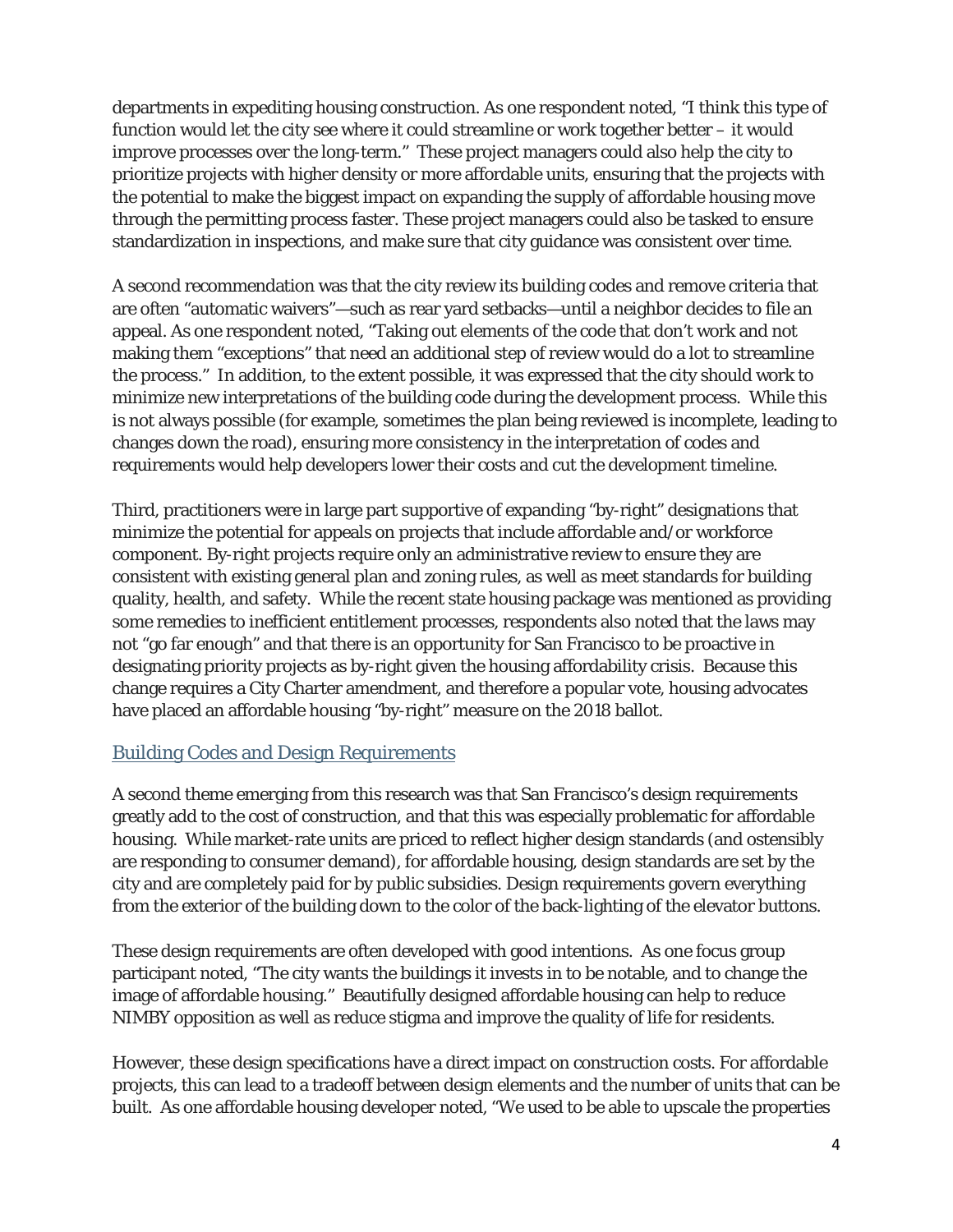and have reasonable costs, but right now we're at a place where we can't do these beautiful exterior facades – we're not even talking about the interior programming space – in a way that produces social value." Developers highlighted experiences where purely aesthetic changes increased the cost of construction. Anecdotes included an episode where San Francisco's Planning Department requested a dynamic facade that was shaped so as to limit the amount of shadow cast on the sidewalk below. Another was the "open space" requirement on an affordable project that specified that the developer needed to create larger balcony spaces, leading to a direct reduction in the number of affordable units that could be built within the property. Respondents also reported that Planning and the Mayor's Office on Disability often required more expensive materials and systems than other cities.

Design requirements can also exacerbate the challenge of maximizing development on difficult land sites. Even without specific rules to follow, the marginality of remaining sites for affordable housing in the city plays a significant role in costs. For example, several contractors reported encountering unexpected ground improvement costs. In Mission Bay, developers noted that foundation work can significantly drive up costs, while in areas like Potrero and Bayview the hilly topography requires significant cutting, filling, and the construction of retaining walls. Adding design requirements onto already difficult sites—for example, specifying unit sizes limits the ability to increase density and maximize the number of units that get produced.

On affordable projects, participants also articulated issues with the city's Request for Proposals (RFP) or Request for Qualifications (RFQ) process. The scoring and evaluation of these proposals are seen as a "black box," and approximately 40 percent of the scoring system is based on subjective aesthetic judgments. This has two effects on costs: first, it requires that all interested firms hire architects to develop initial design schematics, which entails costs even if they are not selected to build the property. Second, the emphasis placed on aesthetics adds to pressure to "design up." As one affordable housing developer noted, "There isn't clear guidance, so we all put enormous effort into preparing a response, which creates a situation in which we think 'we should put this bell or whistle on it' to be competitive." Not all of this design pressure comes from the city, however. Respondents also acknowledged that architects often want to build distinctive buildings, and developers sometimes lack the capacity to effectively monitor the building design process.

#### *Recommendations*

Overall, participants advocated for more flexibility in building design and less rigid unit mixes or common space requirements. The increasingly limited number of "pristine" sites in the city already add to costs, but these can be offset with more flexibility in what could fit on the site. In addition, as discussed above, the inclusion of a design element in the RFP/RFQ process is particularly onerous for affordable housing developers. Focus group participants suggested that the RFP/RFQ process should instead focus solely on qualifications and experience with that type of affordable building and/or population. Participants noted that given the high capacity of San Francisco's affordable housing development community, and the fact that MOHCD is often the entity providing the subsidy, there can be controls to ensure the building is high quality in later steps of the process. "The back and forth on design and ensuring that the building fits in with the architectural character of the neighborhood can happen afterwards." The city has already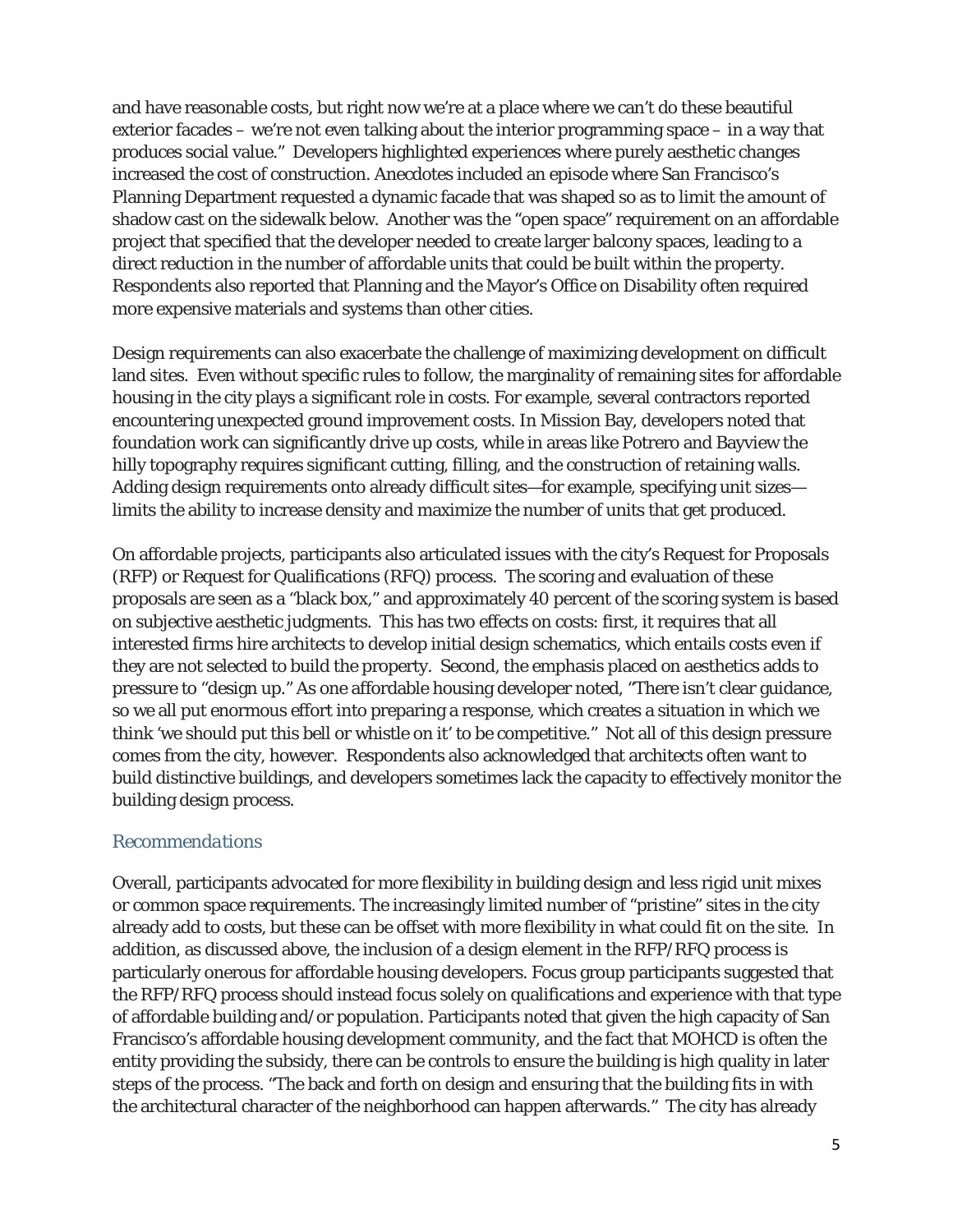taken important steps in this direction, and has made changes to its RFP/RFQ process to limit what is required in terms of design presentation materials. However, city officials noted that some architects nevertheless re-incorporated design details into their presentation materials, in violation of the instructions. This points to another important conclusion from the focus groups: the complex coordination of numerous stakeholders within the development process can impact costs, and efforts to reduce costs must be made across the development pipeline.

### Workforce and Procurement Rules

A third theme to emerge from the research was that labor contributes significantly to the overall costs of construction. Labor market shortages in the construction sector, and specifically the challenge of finding local skilled subcontractors, were consistently associated with rising costs. While the number of construction workers in the city has rebounded since the recession, the number of workers relative to the number of units being built is still below the historical average. (See Figure 1). "The lack of labor and local subcontractors that have capacity right now is a key challenge. It's hard to find anyone for a project, let alone being in a position to do competitive bidding." In this context, prevailing wage was also cited as generally contributing to higher costs, but others noted that even non-union trades were commanding higher wages as a result of the labor shortages.



Figure 1: Construction Labor Shortage, San Francisco, 1995-2016

Source: Construction Employment: United States Census Bureau, Quarterly Workforce Indicators, San Francisco County, yearly averages; Housing units: https://www.paragon-re.com/trend/san-francisco-housing-developmentreport

Of equal concern is that the current construction labor pool is less skilled than 10 years ago, which has additional cost implications. Respondents noted three areas where the lack of skilled workers is having a direct impact on costs. First, as developers and/or general contractors engage subcontractors that they have never worked with before, this can have the impact of additional insurance and litigation premiums. There has been a notable increase in subcontractors who falter and need "help" making payroll or whose estimates end up off-base.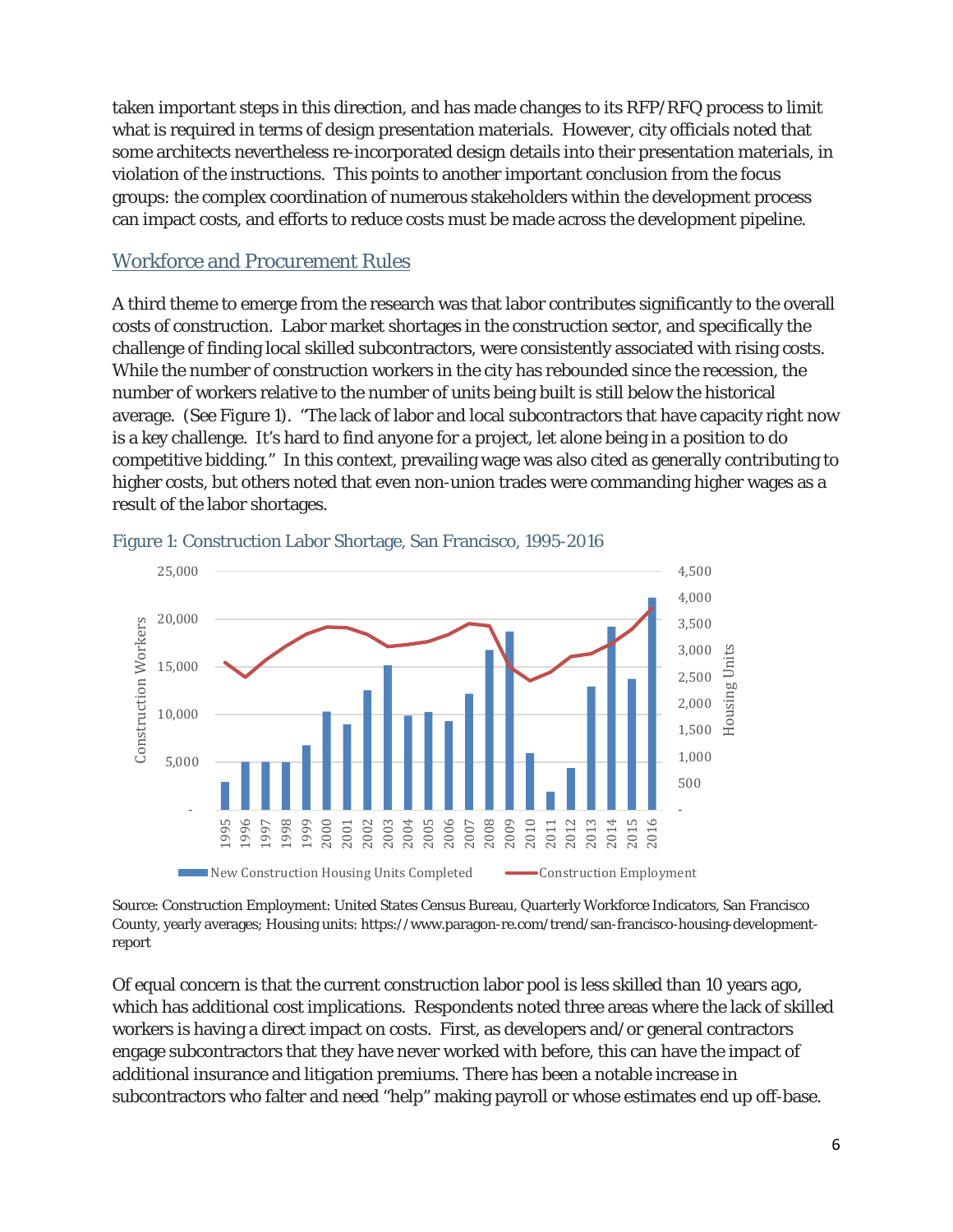Second, average productivity is going down, particularly when subcontractors don't have an experienced foreman or superintendent to manage the crew. "We've lost a lot of the expertise and management skills [as a result of the recession], so you might have the labor at the same hourly wage but it takes longer. We've seen this drive up labor costs by 10 to 20 percent." Third, several respondents noted that they are experiencing more defects and the need for change orders, which also add on costs.

While the tight construction labor market is not unique to San Francisco, the focus groups did reveal ways in which San Francisco's context exacerbates the problem. For example, permitting and approval delays make SF projects less attractive to subcontractors. "If I'm a subcontractor and have a choice of projects, I'm going to pick a job that starts right away, one that's "cleaner" and won't get held up in paperwork."

Respondents also noted that it was difficult to meet the city's overlapping Small Business Enterprise (SBE), Local Business Enterprise (LBE), and local hire requirements. The exact nature of these different requirements are complex, with SBE or LBE goals determined by project size and funding stream. But, for example, San Francisco sets a goal that developers make a "good faith" effort to employ at least 50 percent SBEs for construction contractors, which is higher than the state's 25 percent goal. While these are written into the regulations as "targets" and not hard and fast requirements, respondents noted that they are often enforced as if they are requirements.

Respondents reported that local hire goals –including the federal Section [3](#page-6-0) requirements<sup>3</sup> that apply to public housing redevelopment—are particularly problematic right now, given the combination of low unemployment rates in the city and high housing costs. "You can't live in the city as a construction worker. And if you're a subcontractor, and your workers live in Santa Rosa or Gilroy, there's plenty of work there, so why would they take on the transportation and time costs of coming into the city for a job?" On Section 3 jobs, developers have struggled to find residents of public housing or other low-income housing in San Francisco who are available for the work. CityBuild, a city program that trains and connects lower-income residents to construction jobs, is designed to help with this challenge, but CityBuild faces significant challenges in attracting and retaining residents in its programs.

### *Recommendations*

l

In a constrained labor market defined largely by forces outside control of local policymakers, there were limited suggestions for policy interventions. However, several respondents suggested that one important fix would be to streamline the new SBE procurement system. "The procurement system doesn't work—it's one of those things like the building code—it makes things more difficult and time consuming. If you want to make this an attractive industry, the city has to get its contracting to work better."

<span id="page-6-0"></span><sup>3</sup> Section 3 requires that developers on federally funded public housing projects "must assure that lower income project area residents have the maximum opportunity for employment and training on this project; and that small businesses located in the project area, or owned in substantial part by or which employ lower income persons/residents in the project area, will be utilized to the fullest extent possible as recipients of contracts." http://mission.sfgov.org/oca\_bid\_attachments/FA18104.pdf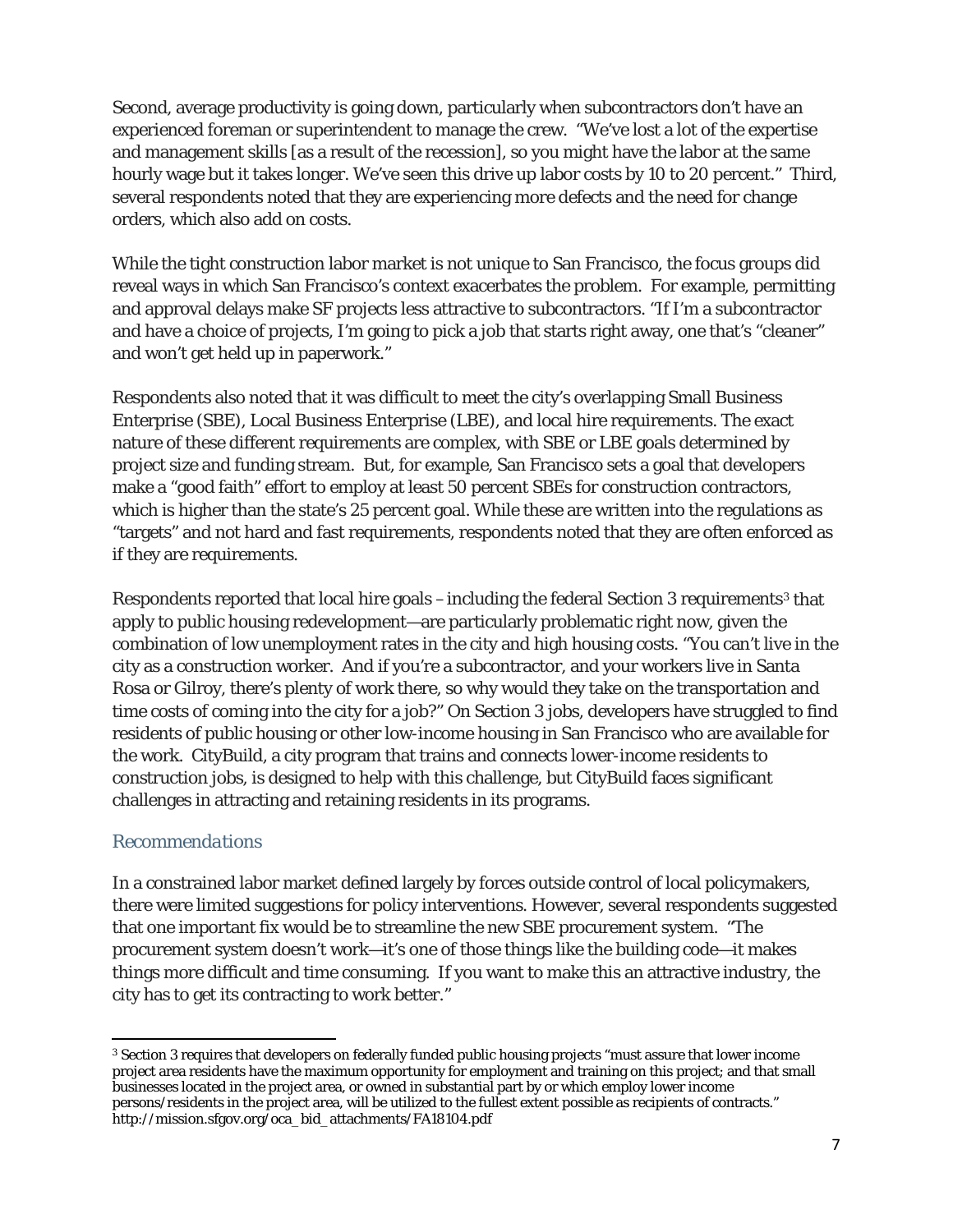There was also discussion about increasing the capacity of local community based organizations to help train and provide a pipeline of new workers. As one respondent suggested, "the city needs to invest more in the CBO infrastructure to help build a skilled workforce for the construction industry." A few participants suggested that San Francisco could relax its SBE or local hire requirements, but others noted that some of these requirements came from state or federal regulations. As one participant noted, "Real estate construction has always been cyclical, which leads to this mismatch between labor supply and demand. It's hard to solve at the local level, but we should make sure not to add on more requirements that will only make it harder to find skilled labor."

Finally, several participants noted the potential of modular housing to reduce costs, and suggested that the city do more to promote modular construction methods, especially for affordable housing. Modular can reduce construction costs by at least 20 percent, as well as shorten time by up to 40 percent. [4](#page-7-0) While some of the building trade unions have voiced opposition to modular construction, participants noted that modular developments would still be subject to prevailing wage. In addition, other building trade unions have stepped forward to support modular, seeing it as an opportunity for workforce training and more stable, reliable employment.

## Environmental Regulations

The focus groups highlighted environmental regulations as a fourth key driver of construction costs, particularly as compared to buildings constructed 10 or more years ago. California has been a leader nationally in incorporating environmental standards into its building codes, and in some cases, San Francisco has gone further than these state requirements, reflecting the city's commitment to protecting the environment and increasing the well-being of its residents. Focus group participants emphasized these benefits. "There is a community and social benefit to these requirements – we're doing "right" by the environment and to residents." But they also noted that these requirements do have a cost trade-off, and that policymakers should think about whether reducing the costs of denser infill housing in a city like San Francisco— a housing type which also generates environmental benefits in terms of reduced greenhouse gas emissions might justify fewer *other* green building requirements. As one respondent noted, "At some point we need to do a better job of balancing benefits – is it more important to build more affordable housing or have a green roof?"

One key area of concern among participants was San Francisco's requirements related to stormwater management and water recycling, which were generally seen as a significant driver of higher housing costs. San Francisco has gone beyond state regulations in planning for a complete stormwater management and water recycling system. Managing stormwater runoff has benefits in terms of water quality and can also help to prevent flooding by reducing the volume of water in the city's sewer systems, and water recycling and "grey" water systems can

<span id="page-7-0"></span> <sup>4</sup> Carol Galante, Sara Draper-Zivetz, and Allie Stein (2017). "Building Affordability by Building Affordably: Exploring the Benefits, Barriers, and Breakthroughs Needed to Scale Off-Site Multi-family Construction," Terner Center for Housing Innovation, available online at https://ternercenter.berkeley.edu/offsite-construction.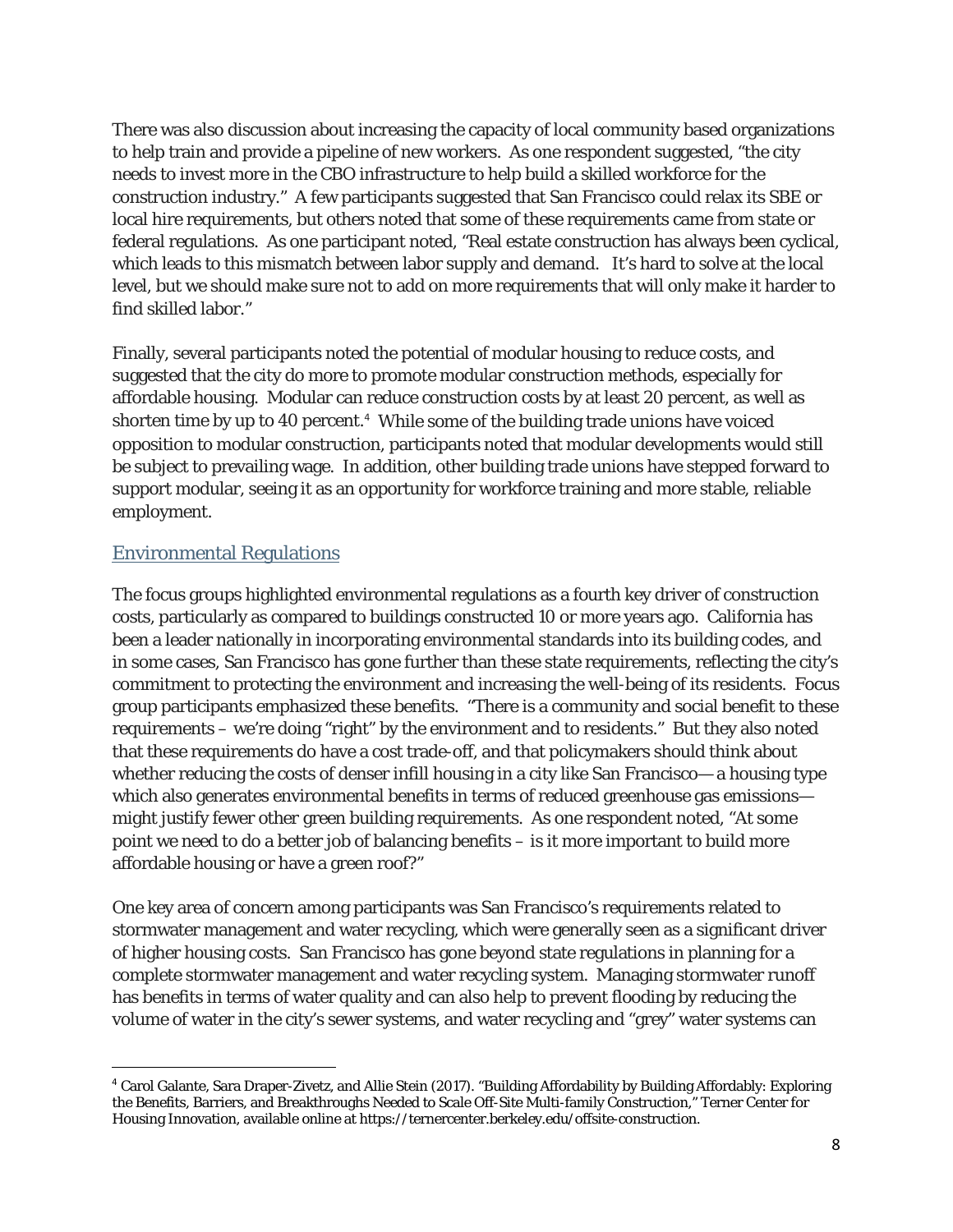help to conserve water. But many respondents noted that these new system requirements are very expensive, complicated to install, and costly to maintain over time.

While the exact specifications of the requirements vary depending on the project size and where in the city the project is located, the new stormwater rules cover two general areas. First, large projects need to absorb any stormwater "on-site." This can be done either by landscaping of "permeable" surfaces (such as rain gardens, permeable pavement, and vegetated roofs), or by diverting runoff to a storage tank. Second, buildings within "designated recycled water use areas" in the city must include a system to maximize the reuse of water for non-drinking purposes such as toilets or air conditioning. Known as "purple pipes," these systems include additional plumbing lines that separate water for different uses. Each new waterline requires a meter, as well as a backflow prevention assembly. In San Francisco, the areas designated for recycling cover much of the urban core, overlapping with parts of the City where the most infill and affordable housing development is occurring.

Focus group participants expressed concern that the city's new policies related to stormwater were "untested," and that constantly changing requirements were particularly problematic. "It's really hard to keep up with the Public Utilities Commission on this. Things are changing every day with new policies." In addition, some respondents wondered whether the new systems were evidence based and would last over time. "We're designing stormwater systems that we don't know how they're going to work – planters and runoff, the cistern, experimenting with an "irrigation canal" – adds a lot of cost on the design side, especially when we have to re-design it to new specifications." Others noted that some of these systems create bottlenecks across the city's Department of Public Health, which ensures that the systems don't lead to drinking water contamination, the Building Permit Department, which oversees the building inspection, and the Public Utilities Commission which is also tasked with drinking water safety. "These three agencies are not always in alignment as to what's needed, adding to delays and costs." Some also expressed concern over the long-term costs of maintenance, since in effect each building contains its own water treatment system.

Another cost driver associated with environmental regulations is the requirement for higher quality air ventilation systems. Article 38 of the San Francisco Health Code seeks to improve the health and wellbeing of San Francisco residents by requiring comprehensive air ventilation and filtration in new residential developments. New buildings in "Air Pollutant Exposure Zones" – generally parts of the city located near major roads and in the inner city core—must include more technologically advanced filtration systems. A developer in one of the focus groups shared that on one of their sites, higher levels of air particulates were restricted to the lower portion of one side of a site, yet they were required to install the more advanced system throughout the property.

Energy conservation efforts were also cited as an area that can increase the costs of new construction. For example, California's energy standards require that new multi-family buildings include a "solar zone" of 15 percent of roof or overhang with sufficient solar access. In 2017, San Francisco built on this requirement by requiring that this solar zone on new construction projects have solar panels or a solar thermal system installed. Builders can opt to provide 30 percent of roof area as a living roof or mix solar and a living roof, but both add on to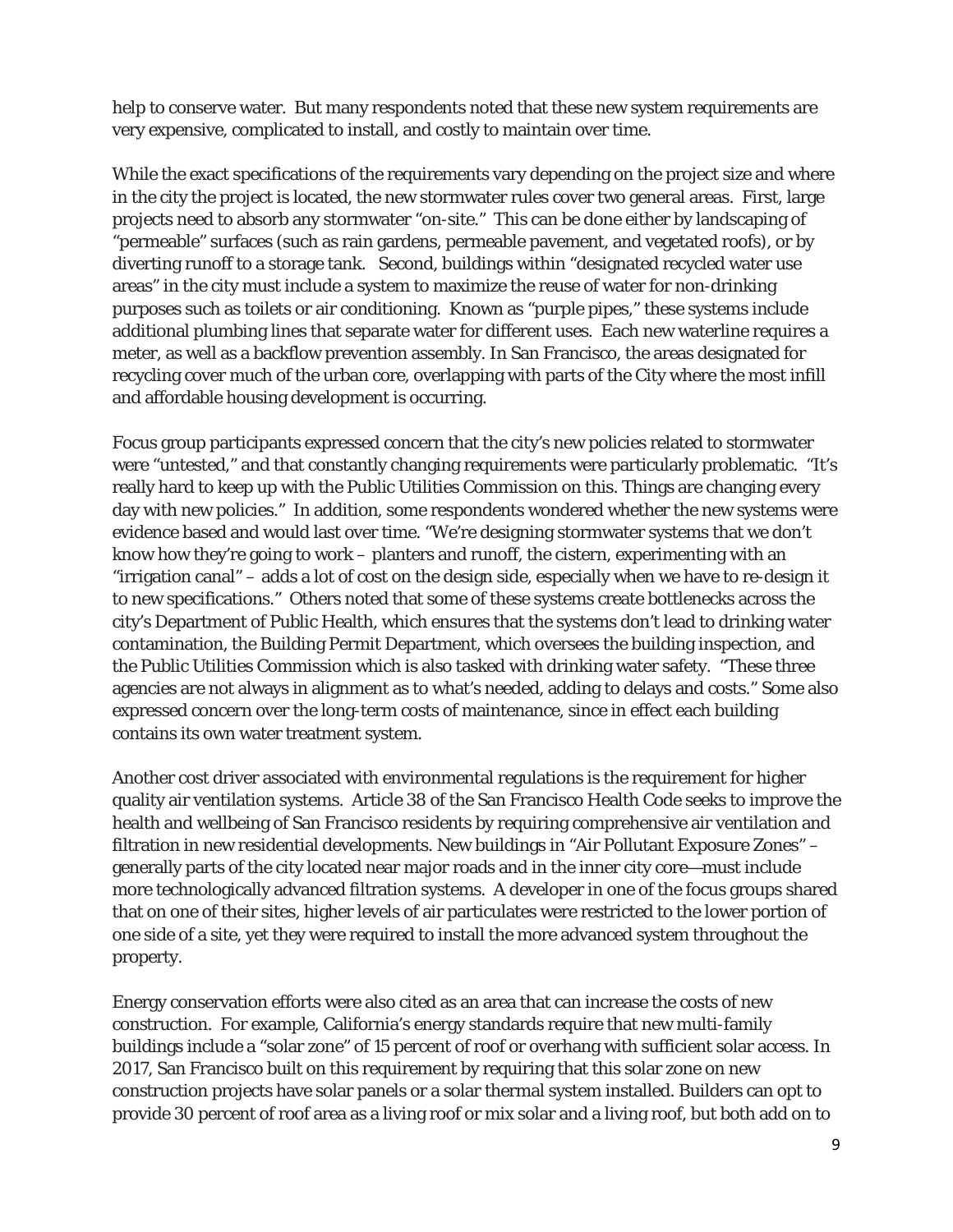the overall cost of the project.<sup>[5](#page-9-0)</sup> San Francisco's new electric vehicle readiness ordinance, which goes into effect in January 2018, also requires that new buildings will be required to have circuits for EV chargers installed in 10 percent of parking spaces and that all spaces must be "EV" capable.[6](#page-9-1) As one developer noted, "This is what we mean by 'a thousand cuts', it's one good idea on top of another. But I don't think we ever talk about how these good ideas influence the housing crisis."

There was also some discussion that state standards don't necessarily account for geographic variation in energy demands and may disadvantage a city like San Francisco. In particular, the state's Title 24 energy efficiency requirements were highlighted as significantly adding to costs, and in some cases leading to perverse outcomes, such as incentivizing the installation of air conditioning units. Buildings in San Francisco—with its cooler climates and denser urban fabric—don't need the same materials or systems as those in the Central Valley, or Los Angeles, where air conditioning is needed in addition to heating systems and where carports are a standard element of multi-family development. However, the state tool for assessing Title 24 compliance doesn't effectively account for these variations.

#### *Recommendations*

l

While no one disagreed with the need to address environmental goals as part of the construction process, focus group participants wanted more clarity on guidelines and wondered whether there might be less costly approaches to achieving the same outcomes, particularly on projects related to affordable housing.

Respondents raised three potential approaches to reducing the costs of environmental regulations. The first, closely related to the need to streamline overall city processes noted above, was to improve communication across agencies tasked with reviewing health and environmental regulations. As one architect noted, "Clear guidelines would help. But even more, it would be great if the water people talked to the air people and thought about how their requirements work together." This need for collaboration and alignment of policies was raised in every step of the construction process, from designs to inspections and approvals. Participants also saw opportunities to improve collaboration between stakeholders in the housing development and environmental conservation sectors to develop policies that better align both environmental and housing goals, including improvements to the application of Title 24.

The second approach discussed was the need to better balance the benefits and costs of these regulations, and to track which properties were bearing the greatest costs of conservation. Participants suggested that the city conduct explicit cost-benefit analyses of new and existing requirements that exceed state requirements. This would be particularly useful for the city's new stormwater systems. As one affordable housing developer explained, "We're taking on the

<span id="page-9-1"></span><span id="page-9-0"></span><sup>5</sup> San Francisco Planning Department (2017). "Better Roofs Ordinance," Zoning Administrator Bulletin No. 11, available online http://default.sfplanning.org/publications\_reports/ZAB\_11\_Better%20Roofs\_033017.pdf <sup>6</sup> San Francisco Office of the Mayor (2017). News Release: Mayor Lee Signs New Ordinance to Make San Francisco Electric Vehicle Ready. Available online at http://sfmayor.org/article/mayor-lee-signs-new-ordinance-make-sanfrancisco-electric-vehicle-ready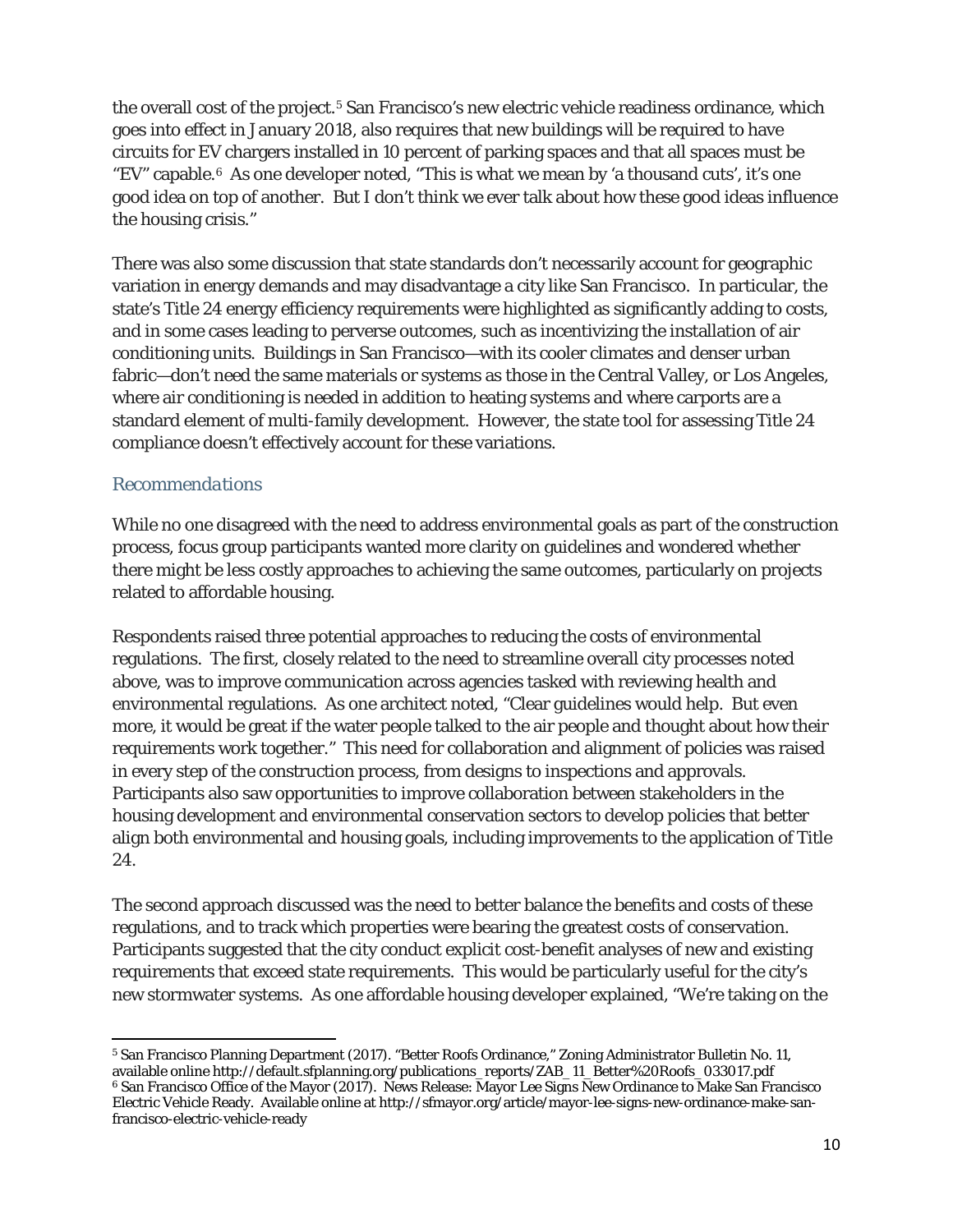costs of managing stormwater for the whole city on just a few new projects, even though the project itself doesn't necessarily directly benefit from these infrastructure investments." An idea would be to look at models from other cities, which levy stormwater fees on *all* residential properties (new and existing) to more broadly distribute the costs of these new systems.

Others noted that it would be helpful to have a study that measures the potential environmental benefits that could accrue from reducing the costs of high-density, infill development. In other words, could reducing some of these regulations facilitate the production of more units in buildings that have other significant environmental benefits, such as reduced vehicle miles travelled by residents? Other recommendations included giving MOHCD/OCCI authority to waive requirements that exceed state law if the project costs on an affordable housing development exceed some threshold (e.g., TCAC basis limits) and/or exempting affordable housing from local requirements that exceed state standards or goals. A third suggested approach was to incorporate, depending on the site, more flexibility in the ordinances. For example, while focus group participants were in support of air ventilation policies broadly, there was some discussion as to whether there may be some site-specific flexibility within Article 38 of the San Francisco Health Code which requires comprehensive air ventilation and filtration in new residential developments. There might be room to provide more flexibility in the ordinance for gradients of filtration throughout a project, rather than requiring the same levels of filtration regardless of the risk of pollutant. However, others did note that more flexibility could run into the challenge of introducing more uncertainty in inspections.

# **Conclusions**

San Francisco's housing crisis demands real solutions, and bringing down construction costs alone will not solve all the complex challenges related to housing supply, displacement, and affordability in the city. However, focus groups and interviews with a range of practitioners revealed that this is an area ripe for intervention. Reducing housing construction costs would be of particular benefit for affordable housing, where every dollar saved translates into subsidy for additional units. Indeed, the key theme to emerge from the focus groups was that although city regulations and processes were implemented with "good intentions," the layering of these requirements can undermine the goal of housing affordability and in some instances creates a situation of "death by a thousand cuts." As one interview respondent put it, "At some point we have to decide whether we care more about housing people or the city's pride at being the "best" at everything."

San Francisco has already taken some important steps to address local cost drivers, and there is a window of opportunity to build on this momentum and do even more to reduce construction costs. The consensus among the practitioners in this study was that the city should take even more direct measures to reduce permitting times, and to introduce more streamlined and predictable reviews and inspections. These inefficiencies rarely produce tangible benefits, but do increase both the hard and soft costs of development.

In addition, in the context of affordable housing, the city should continue to re-consider how it evaluates building designs and requirements. While certain requirements are critical to ensure that all families in San Francisco live in high-quality units, others may be adding extra "bells and whistles" that may not directly benefit residents. Finally, while most regulations do serve other